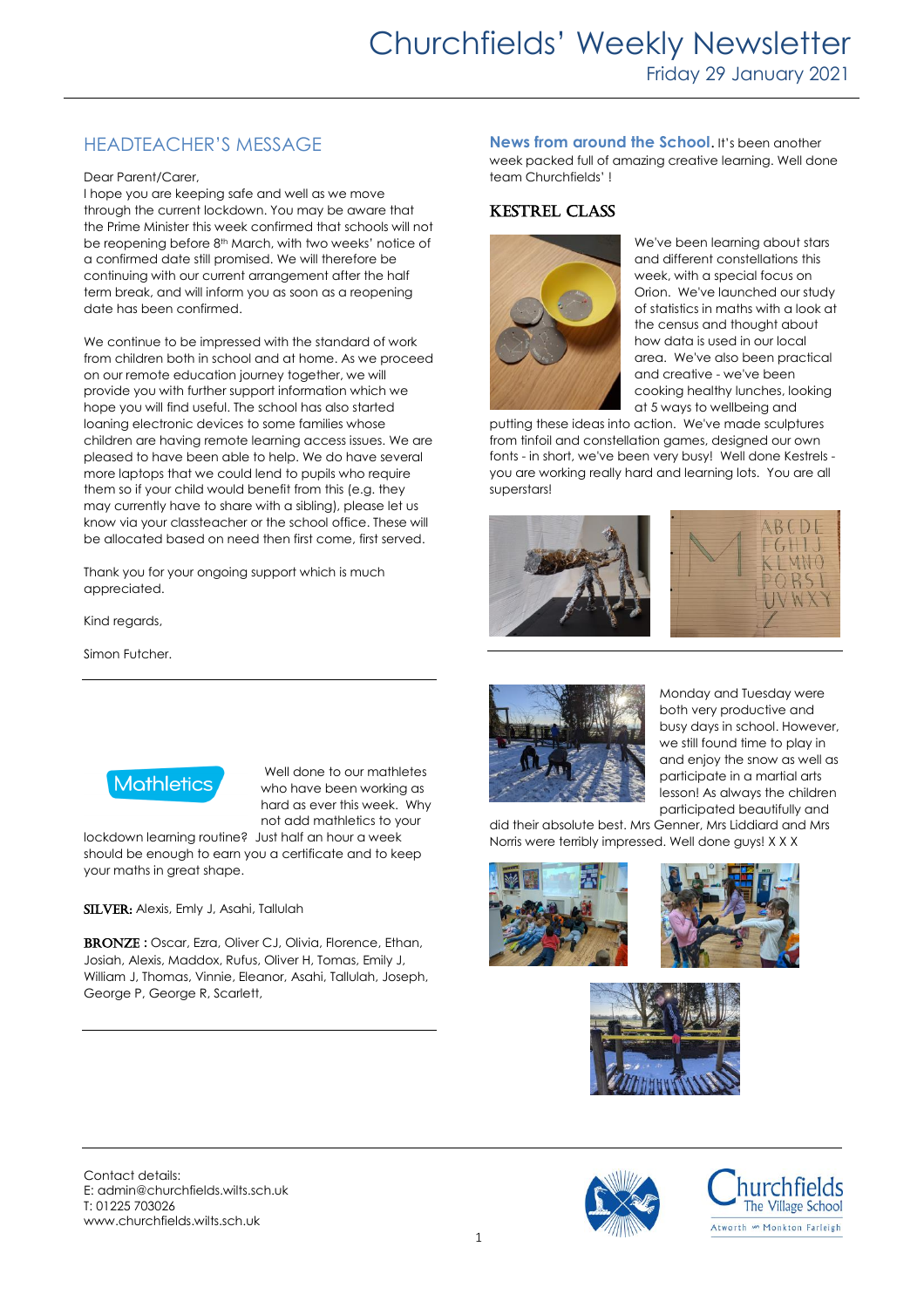# Churchfields' Weekly Newsletter

Friday 29 January 2021

**KINGFISHERS** have produced some fabulous home learning this week. As always I have been blown away by their enthusiasm and motivation. This is always a difficult part of the term as we all start to feel tired but this hasn't stopped the children and parents from doing their absolute best. I'm so proud of you all!



Here is a lovely example where Ezra and daddy took their learning outside and challenged themselves. Great PSHE work guys. Not all learning needs to be completed indoors at a table. Great perseverance Ezra to get the car across your bridge! Love Mrs G X X X



IN PENGUINS CLASS we looked at the poem Down Behind the Dustbin by Michael Rosen and adapted it for our space theme.

## **Flying through the Milky Way**



Flying through the Milky Way We met an alien, Bob He said, "I'm really busy, I'm picking up a blob."

Flying through the Milky Way We met an alien Dave He was a superhero "I've got a world to save."

By Teddy and Thomas



## **Down in the crater**

Down in the crater I met a blob called Jim I asked if he played any games And he said that he could skim

Down in the crater I met a rock called Clive I asked if he could dance He said that he could jive Down in the crater I met a sock called Cyril I asked if he had a pet He said he had a squirrel

Down in the crater I met a star called Al He said that he was lonely I said, "I'll be your pal"

By Harry, Artie and Reuben

## **In a field of asteroids**



*In a field of asteroids I met an astronaut called Bow "What's the matter?" I said "My oxygen levels are running low."*

*In a field of asteroids I met an astronaut called Nat "What are you doing?" I said "I am going to feed my cat"*

*by Leah and Edie*

Contact details: E: admin@churchfields.wilts.sch.uk T: 01225 703026 www.churchfields.wilts.sch.uk